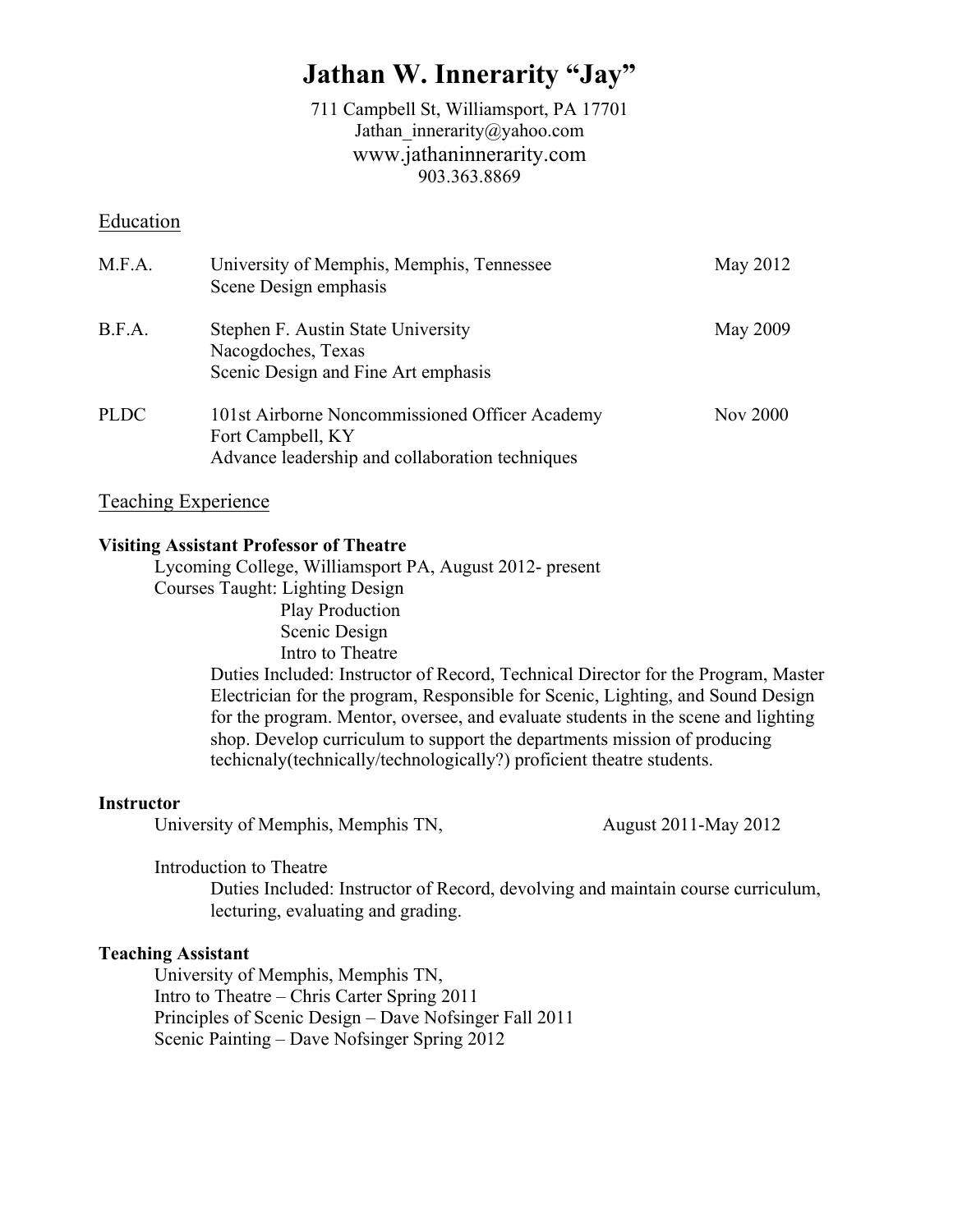Duties Included: Preparing class syllabus and calendar, lecturing, preparing and grading sketchbook assignments, preparing the paint shop and paint materials for classes, assisting students with advanced scenic painting techniques.

## **Technical Director of Student Productions**

Stephen F. Austin State University January 2008-May 2009 Duties Included: Acting as the Technical Director for a 25-show season. Maintain two production venues. Collaborate with student directors and designers with the goal of bring their visions to reality. Maintain student productions tool room. Hire, evaluate, and educate student scenic carpenters. Organize light hang and scenic load in weekends.

## **Guest Lecturer/Technical Director**

Brownsboro High School, Brownsboro, TX Fall 2007 Technical Director for high school production of The Wizard of Oz. Supervised High School students as well as adult volunteers in the build process for the fall musical. Lectured in tool safety, design and production technique.

## **Guest Lecturer**

University of Memphis Lecture: What is a Scenic Designer? Spring 2012 Scenic Collaboration Fall 2011 Spring 2011 Introduction to Design-Scenic Design Components Spring 2012

### **Tennessee State High School Thespian Conference**

Workshop Presenter January 2012 Scenic Model Building Scenic Painting Techniques

## Military Teaching and Advising

### **United States Army** 1998-2004

*101st Airborne Division*  Kuwait, Iraq, Syria, Pakistan, United States

### Duties Included:

Revamping the existing preventive maintenance system for a 25 percent increase in production and a 35 percent reduction in cost. Quality Control Inspector for UH-60 Aircraft-Educating enlisted soldiers on the proper procedures for maintenance on military aircraft to prevent catastrophic failure. Platoon Sergeant-Mentoring and education of enlisted soldiers-30 junior enlisted soldiers. Devolved a pedagogybased training for both combat and non-combat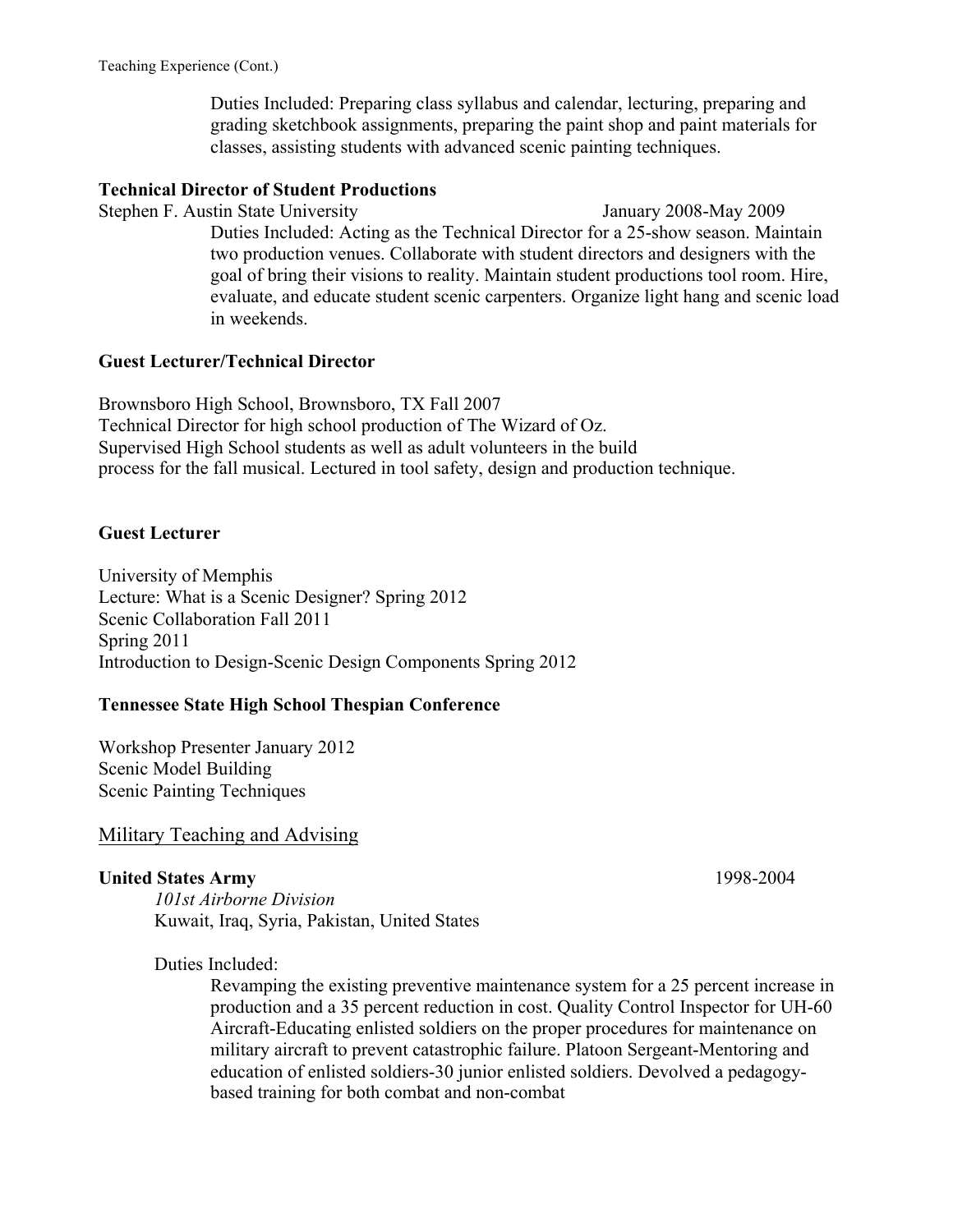environments. Including: Physical Fitness; Aircraft maintenance including flight controls; sling load rigging; hydraulic and electrical elements; Combat Air Assault Missions; Downed Aircraft Recovery in combat environments. Multiple Awards and recognition for leadership and attention to detail.

## *1st of the 52 Aviation Regiment*

Republic of South Korea, Japan, China, Taiwan, Philippines Duties Included:

> Devolved and standardized a pedagogy based instruction system which lead to a reduction of accidents and loss of life. Maintained immaculate student safety record for both the department as well as a personal Flight Safety Record contributing to Sikorsky 500 Hours of Accident Free Safety Award As the Standardization Flight Instructor -Facilitated the education of Flight Instructors and crewmembers of the Division. Maintained extensive records for 25 students. Evaluated and advised Army Flight Instructors in their classroom environments.

> > PVT Prince PFC Charles PVT Dunn PFC Arman **SPC** Tomford PFC Clay **SGT Bartron** SPC White **PVT Haggarty** PFC Shoemaker

## Military Student Advising

## **United States Army**

Non-Rated Crew Flight Instructors SSG McClarian SGT Scarbrough SGT Streit SGT Williams SGT Owens SGT Smith

| Non-Rated Crewmembers |
|-----------------------|
| <b>SGT Gribble</b>    |
| <b>SPC</b> Brathwaite |
| PFC Wilay             |
| <b>SPC</b> Delaney    |
| PFC Salamanca         |
| <b>PVT</b> Flores     |
| <b>SPC</b> Hatch      |
| <b>SPC</b> Mattadenn  |
| <b>SPC</b> Dillinburg |
| <b>SPC</b> Freitas    |
|                       |

## Scenic Design

| The University of Memphis  | Memphis, TN       |      |
|----------------------------|-------------------|------|
|                            | <b>DIRECTOR</b>   |      |
| Arabian Nights             | Alice Berry       | 2012 |
| <b>Batboy: The Musical</b> | Copeland Woodruff | 2011 |
| EDGES: A New Musical       | Chris Carter      | 2010 |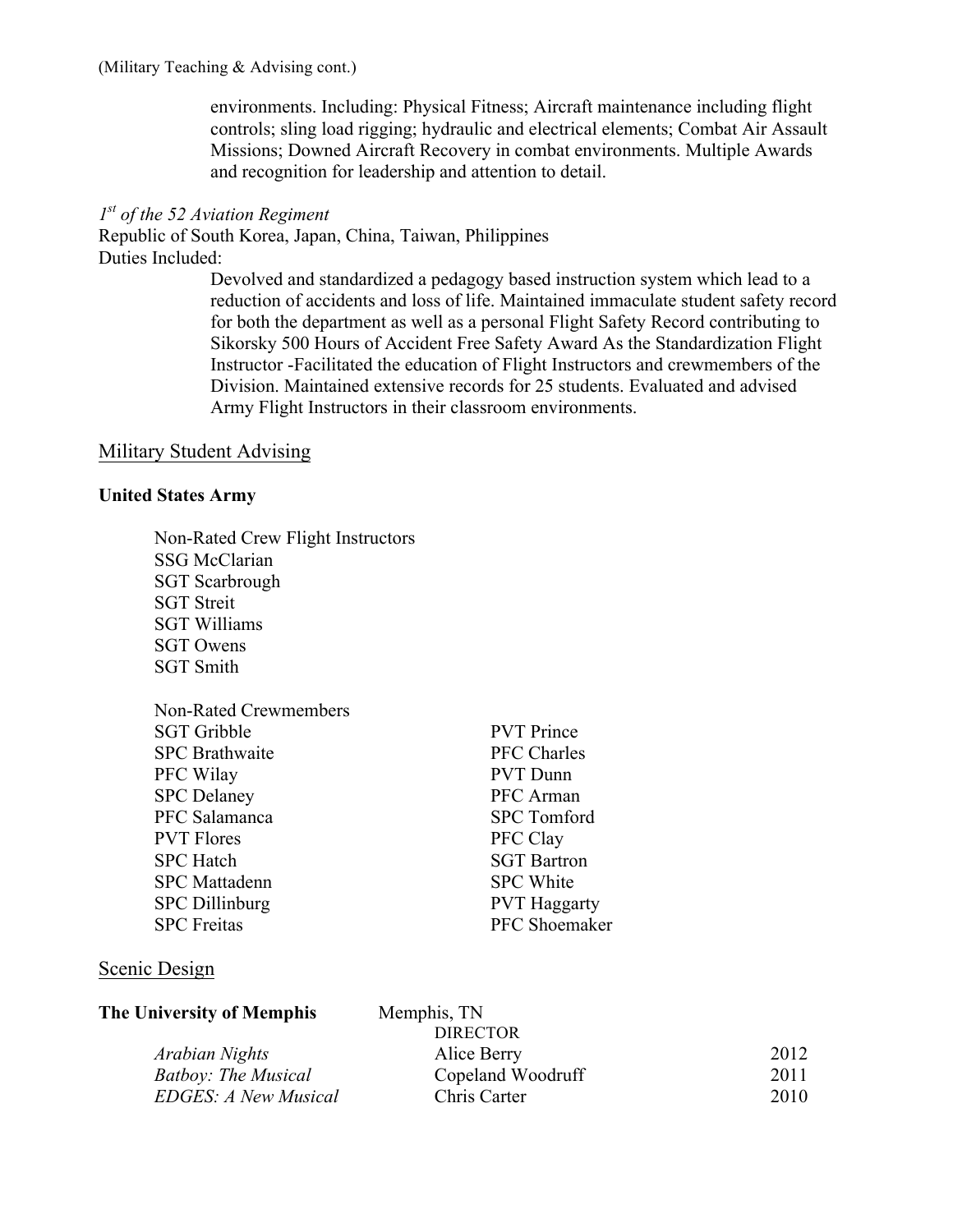| <b>Hattiloo Theatre</b>                                   | Memphis, TN                 |      |
|-----------------------------------------------------------|-----------------------------|------|
|                                                           | <b>DIRECTOR</b>             |      |
| God's Trombones                                           | Ekundayo Bandele            | 2010 |
| Tartuffe                                                  | Leslie Reddick              | 2010 |
| Joe Turners Come and Gone                                 | Ekundayo Bandele            | 2010 |
| Shakespeare's Women                                       | Leslie Reddick              | 2010 |
| The Piano Lesson                                          | Leslie Reddick              | 2010 |
| Willie & Esther                                           | Tony Anderson               | 2010 |
| <b>Black Nativity</b>                                     | Ekundayo Bandele            | 2009 |
| For Colored Girls Who Have<br>Considered Suicide When The | Patricia Smith              | 2009 |
| Rainbow is ENUF                                           |                             |      |
| A Street Car Named Desire                                 | Ekundayo Bandele            | 2009 |
| <b>Stephen F. Austin State University Nacogdoches, TX</b> |                             |      |
|                                                           | <b>DIRECTOR</b>             |      |
| The Heidi Chronicles                                      | Alan Nielsen                | 2009 |
| Defacing Michael Jackson                                  | Sam Flash                   | 2009 |
| The Rising of the Moon                                    | Nate Reid                   | 2008 |
| The Labyrinth                                             | Tim Olivares                | 2008 |
| <b>Assistant Scenic Design</b>                            |                             |      |
| <b>The University of Memphis</b>                          | Memphis, TN                 |      |
|                                                           | <b>Scene Designer</b>       |      |
| Dark of the Moon                                          | Dave Nofsinger              | 2010 |
| <b>Stephen F. Austin State University Nacogdoches, TX</b> |                             |      |
|                                                           | <b>Scene Designer</b>       |      |
| Big River: The Adventures<br>of Huckleberry Finn          | <b>Tomy Matthys</b>         | 2009 |
| Scenic Art                                                |                             |      |
| The University of Memphis                                 | Memphis, TN                 |      |
| The Phantom of the Opera                                  | Charge Scenic Artist        | 2012 |
| <i>Arcadia</i>                                            | Charge Scenic Artist        | 2011 |
| W; t                                                      | <b>Charge Scenic Artist</b> | 2011 |
| Comedy of Errors                                          | <b>Charge Scenic Artist</b> | 2010 |
| <b>Blood Brothers</b>                                     | Scenic Artist               | 2009 |
| 12 Angry Jurors                                           | Scenic Artist               | 2009 |
| The Horror of the Little Family Farce                     | Scenic Artist               | 2009 |

# **Stephen F. Austin State University** Nacogdoches, TX

| The Heidi Chronicles | Charge Scenic Artist | 2009 |
|----------------------|----------------------|------|
| The Weir             | Scenic Artist        | 2009 |
| The Elephant Man     | Scenic Artist        | 2009 |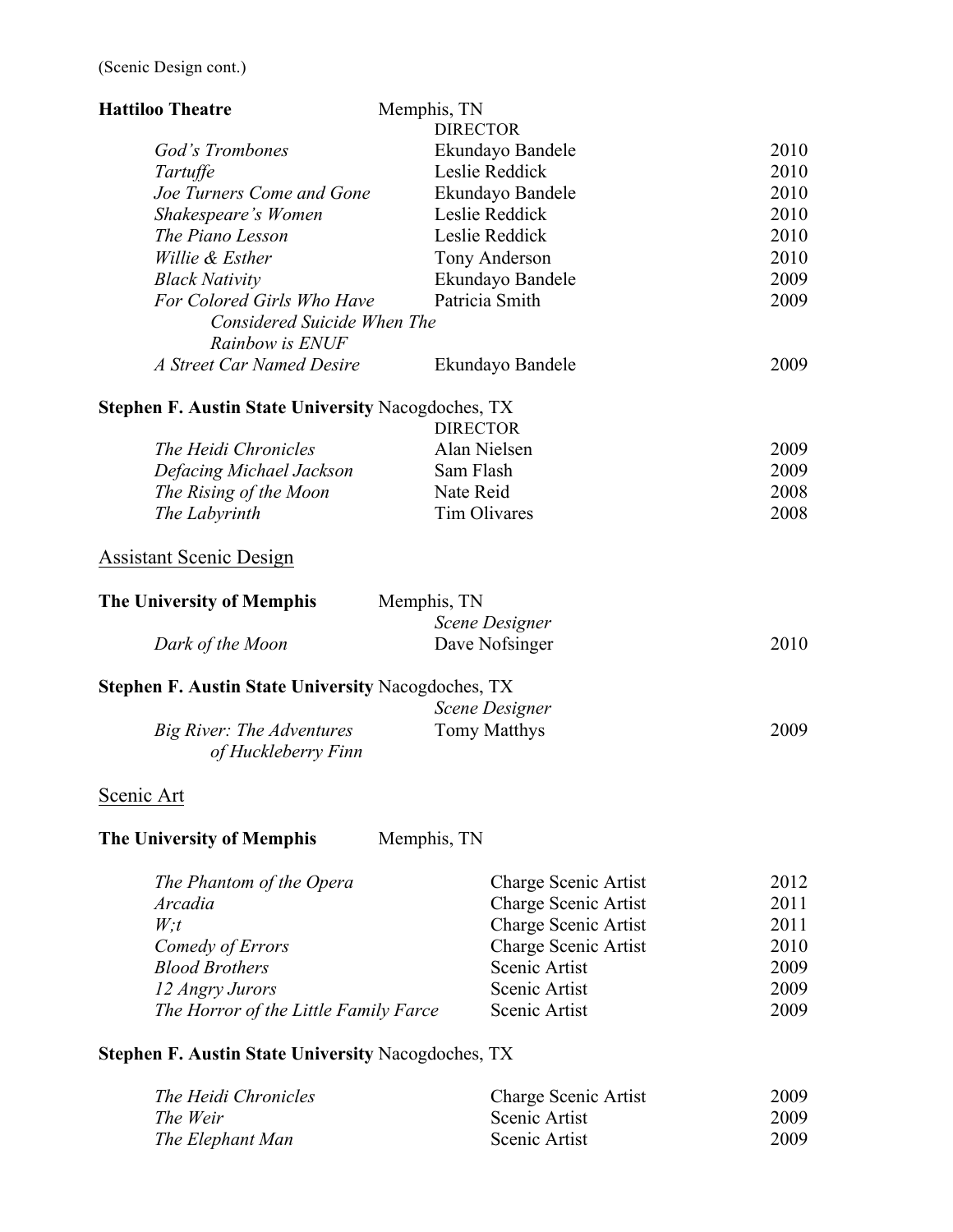| Defacing Michael Jackson | Charge Scenic Artist | 2009 |
|--------------------------|----------------------|------|
|--------------------------|----------------------|------|

# **Stephen F. Austin State University** Nacogdoches, TX

| Big River: The Adventures of  | Scenic Artist        | 2009 |
|-------------------------------|----------------------|------|
| Huckleberry Finn              |                      |      |
| Purgatorio                    | Charge Scenic Artist | 2008 |
| The Red Key                   | Charge Scenic Artist | 2008 |
| The Rising of the Moon        | Charge Scenic Artist | 2008 |
| <b>Brighton Beach Memoirs</b> | Scenic Artist        | 2008 |
| Androcles and the Lion        | Scenic Artist        | 2008 |
| Crimes of the Heart           | Scenic Artist        | 2008 |
| Driving Miss Daisy            | Scenic Artist        | 2008 |

# **Stephen F. Austin State University** Nacogdoches, TX

| The Prime of Miss Jean Brodie                         |              | Scenic Artist               | 2008 |
|-------------------------------------------------------|--------------|-----------------------------|------|
| As You Like It                                        |              | Scenic Artist               | 2007 |
| Tyler Junior College, Tyler, Texas                    |              |                             |      |
| Harvest:<br>A Texas High Plains Trilogy               |              | <b>Charge Scenic Artist</b> | 2007 |
| <b>Beauty and the Beast</b>                           |              | Charge Scenic Artist        | 2007 |
| <b>Amadeus</b>                                        |              | Charge Scenic Artist        | 2006 |
| Peter Pan                                             |              | Scenic Artist               | 2006 |
| Properties                                            |              |                             |      |
| <b>The University of Memphis</b>                      | Memphis, TN  |                             |      |
| Hay Fever                                             |              | <b>Properties Master</b>    | 2010 |
| <b>Tyler Junior College,</b>                          | Tyler, Texas |                             |      |
| Dearly Beloved                                        |              | <b>Properties Master</b>    | 2007 |
| The Complete Works of<br>Shakespeare Abridged         |              | <b>Properties Master</b>    | 2007 |
| <b>Technical Director</b>                             |              |                             |      |
| <b>The University of Memphis</b>                      | Memphis, TN  |                             |      |
| The Putuman County 25th<br><b>Annual Spelling Bee</b> |              |                             | 2011 |
| Love in a Time of War                                 |              |                             | 2010 |
| <b>Blackbird</b>                                      |              |                             | 2009 |
| Fences                                                |              |                             | 2009 |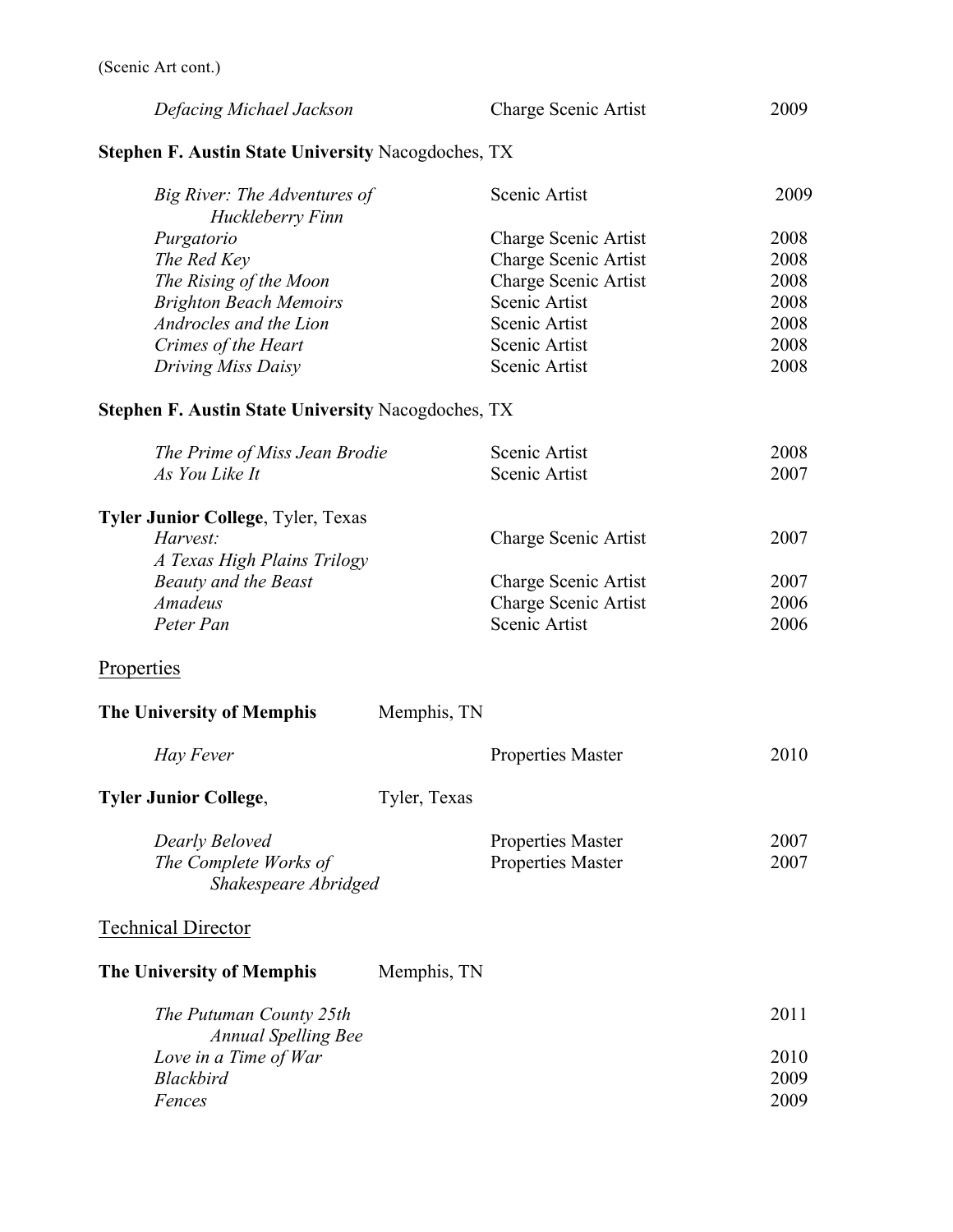Stephen F. Austin State University Nacogdoches, TX

| School House Rock Live! Too      | 2009 |
|----------------------------------|------|
| The Weir                         | 2009 |
| The Typists                      | 2009 |
| <b>Animal Keepers</b>            | 2009 |
| Purgatorio                       | 2008 |
| The Red Key                      | 2008 |
| A Festival of New American Plays | 2008 |

| <b>Brownsboro High School</b> | Brownsboro, TX |
|-------------------------------|----------------|
|-------------------------------|----------------|

| Wizard of OZ | 2007 |
|--------------|------|
|              |      |

# Theatre Carpentry

| <b>The University of Memphis</b> | Memphis, TN |
|----------------------------------|-------------|
|----------------------------------|-------------|

| A Street Car Named Desire             | Master Carpenter | 2011 |
|---------------------------------------|------------------|------|
| <b>Stuff Happens</b>                  | Master Carpenter | 2010 |
| Hay Fever                             | Master Carpenter | 2010 |
| <b>Blood Brothers</b>                 | Master Carpenter | 2010 |
| 12 Angry Jurors                       | Master Carpenter | 2009 |
| The Horror of the Little Family Farce | Master Carpenter | 2009 |

# **Pacific Conservatory of the Performing** Arts, Santa Maria, California

| Curtains              | Master Carpenter | 2010 |
|-----------------------|------------------|------|
| Sylvia                | Master Carpenter | 2010 |
| West Side Story       | Master Carpenter | 2010 |
| Songs for a New World | Master Carpenter | 2010 |
| Invierno              | Master Carpenter | 2010 |

## **Stephen F. Austin State University,** Nacogdoches, TX

| <b>Brighton Beach Memoirs</b> | Scenic Carpenter | 2008 |
|-------------------------------|------------------|------|
| Crimes of the Heart           | Crew Head        | 2008 |
| Driving Miss Daisy            | Crew Head        | 2008 |
| The Prime of Miss Jean Brodie | Crew Head        | 2008 |
| As You Like It                | Crew Head        | 2007 |
| Lend Me a Tenor               | Scenic Carpenter | 2007 |

# **Tyler Junior College** Tyler, Texas

| Harvest: A Texas High Plains Trilogy | Scenic Carpenter | 2007 |
|--------------------------------------|------------------|------|
| Beauty and the Beast                 | Scenic Carpenter | 2007 |
| Dearly Beloved                       | Scenic Carpenter | 2007 |
| Peter Pan                            | Scenic Carpenter | 2006 |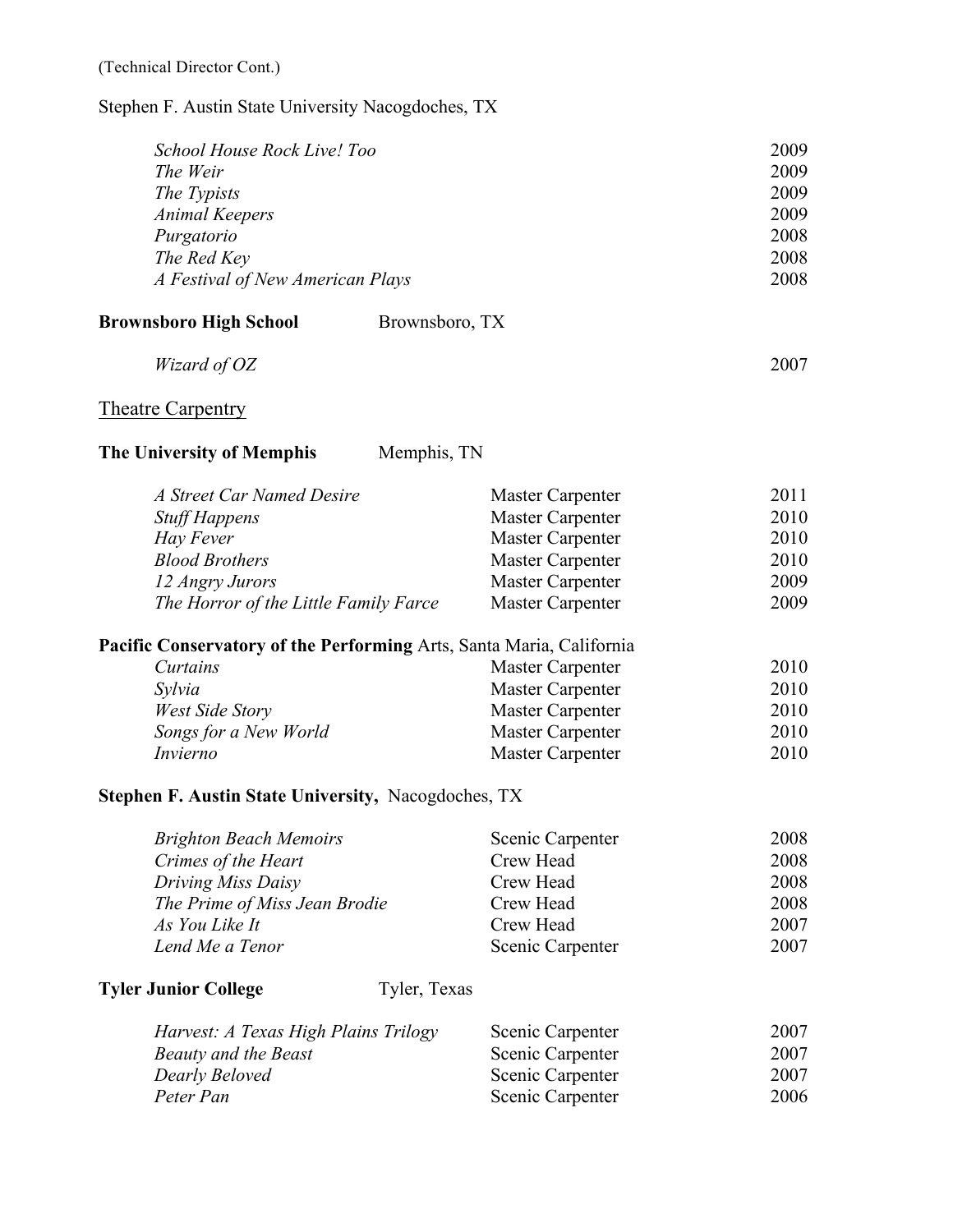| <b>Make-Up Designer</b>                                                                            |                                                                   |                                   |           |
|----------------------------------------------------------------------------------------------------|-------------------------------------------------------------------|-----------------------------------|-----------|
| The Gas Heart Stephen                                                                              | F. Austin State University                                        |                                   | 2008      |
| <b>Beauty and The Beast</b>                                                                        | Tyler Jr. College                                                 |                                   | 2007      |
| <b>Master Electrician</b>                                                                          |                                                                   |                                   |           |
| Piney Woods Fine Art Association (Roadhouse 1000 Seat)<br>The Smothers Brothers                    |                                                                   |                                   | 2008      |
| The Redneck Tenors<br><b>SFASU University Series (Roadhouse 3 Facilities)</b>                      |                                                                   |                                   | 2008-2009 |
| <b>Sound Designer</b>                                                                              |                                                                   |                                   |           |
| Stephen F. Austin State University Nacogdoches, TX                                                 |                                                                   |                                   |           |
| Line                                                                                               |                                                                   |                                   | 2009      |
| Androcles and the Lion                                                                             | Dr. Allen Neilson                                                 |                                   | 2008      |
| Sideman                                                                                            | Sarah B. Taylor                                                   |                                   | 2008      |
| <b>Lighting Designer</b>                                                                           |                                                                   |                                   |           |
| Hattiloo Theatre                                                                                   | Memphis, TN                                                       |                                   |           |
| For Colored Girls Who Have                                                                         | Patricia Smith                                                    |                                   | 2009      |
|                                                                                                    | Considered Suicide When The                                       |                                   |           |
| Rainbow is ENUF<br>A Street Car Named Desire                                                       |                                                                   |                                   |           |
|                                                                                                    | Ekundayo Bandele                                                  |                                   | 2009      |
| <b>KCACTF</b>                                                                                      |                                                                   |                                   |           |
| Region 4 Road Crew                                                                                 |                                                                   |                                   |           |
| The Horror of the Little Family Farce                                                              |                                                                   | University of Memphis             | 2009      |
| <b>Other Experience and Education</b>                                                              |                                                                   |                                   |           |
| Certified Harley Davidson Mechanic; Lonestar Harley Davidson, Tyler, TX                            |                                                                   | 2005-2006                         |           |
|                                                                                                    |                                                                   |                                   |           |
| <b>Military Education</b>                                                                          |                                                                   |                                   |           |
| The Sabalauski Air Assault School Repel Master 2000                                                |                                                                   |                                   |           |
| The Sabalauski Air Assault School 2000                                                             |                                                                   |                                   |           |
| The U.S. Army Aviation Logistics School 1999<br>U.S. Army Field Artillery Training Center BCT 1988 |                                                                   |                                   |           |
| The Army Institute for Professional Development (380 cumulative hours) 1998-2002                   |                                                                   |                                   |           |
|                                                                                                    |                                                                   |                                   |           |
| Awards and Honors                                                                                  |                                                                   |                                   |           |
| Ostrander Nomination, Memphis Area Theatre Awards                                                  |                                                                   |                                   |           |
|                                                                                                    | <i>Batboy: The Musical</i> The University of Memphis, Memphis, TN | 2010-2011                         |           |
| Hayfever                                                                                           | The University of Memphis, Memphis, TN                            | 2009-2010                         |           |
|                                                                                                    |                                                                   |                                   |           |
| Ostrander Recipient, Memphis Area Theatre Awards<br>Hay Fever                                      | Props The University of Memphis, Memphis, TN                      | 2009-2010                         |           |
|                                                                                                    |                                                                   |                                   |           |
| Kennedy Center American College Theatre Festival KCACTF Region 4                                   |                                                                   |                                   |           |
| Barbizon Scenic Design Nomination                                                                  |                                                                   | <b>Batboy the Musical</b><br>2011 |           |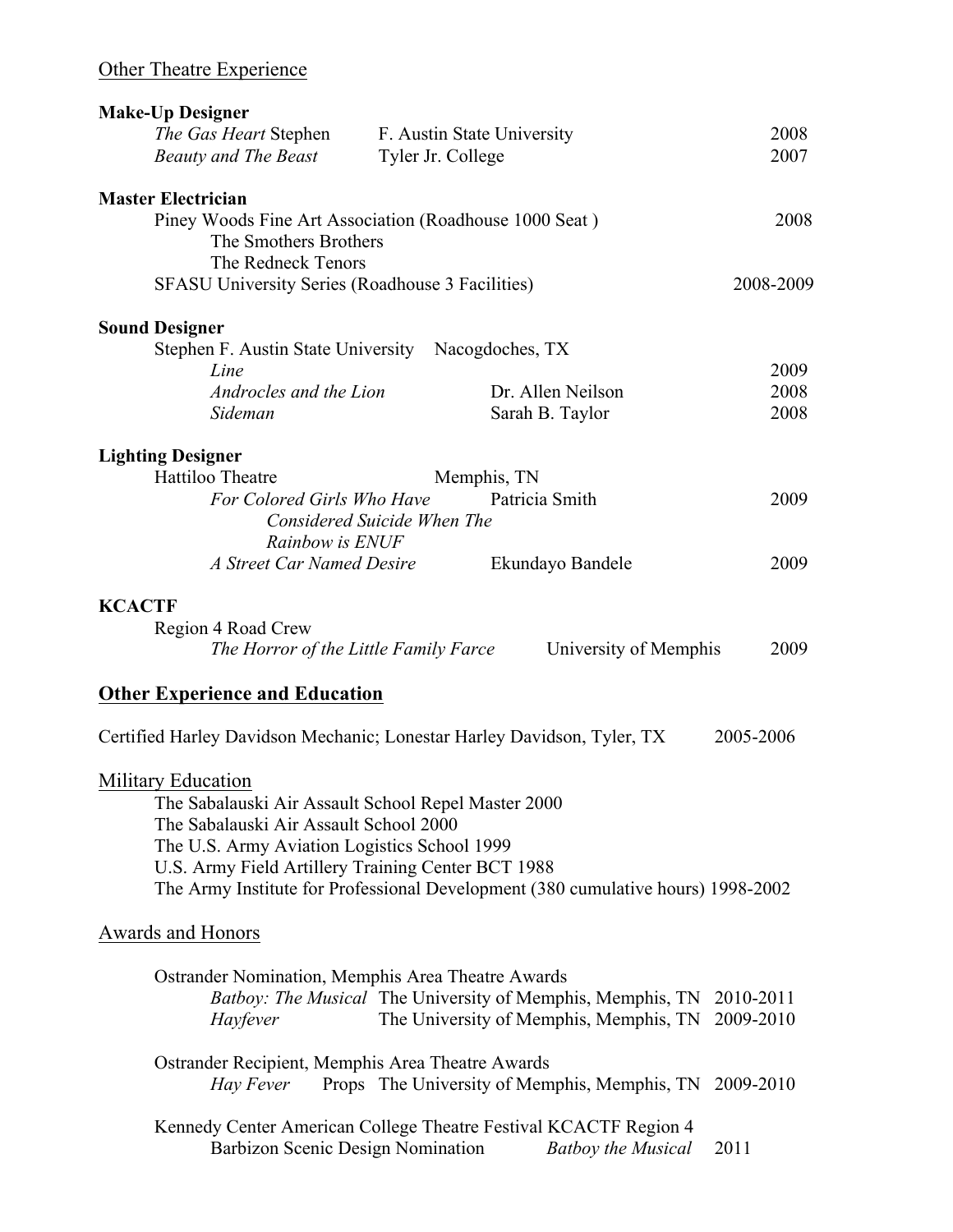## Service

## **United States Institute of Theatre Technology**

Member and Participant 2008-present Membership # 48793

| <b>Stephen F. Austin State University</b> | Nacogdoches, TX                       |               |
|-------------------------------------------|---------------------------------------|---------------|
| One Act Play Festival                     | <b>Technical Director</b>             | March 2008    |
| One Act Play Festival                     | <b>Technical Director</b>             | March 2009    |
| <b>Tyler Junior College, Tyler, TX</b>    |                                       |               |
| Annual One-Act Play                       | <b>Festival Technical Coordinator</b> | February 2007 |

## Military Awards and Honors

Meritorious Service Medal (Awarded for actions above the call of duty in combat.) Air Medal with V device (Awarded for safe extraction of down and damaged Medical Helicopter in Hostile Environment.) Army Commendation Medal (Non Combat Awarded three times) Army Achievement Medal (Non Combat Awarded three times) Army Good Conduct Medal (Awarded twice) Global War on Terrorism Expeditionary Medal Noncommissioned Officer Professional Development Ribbon Overseas Service Bar (Awarded six times) Sikorsky 500 Hours of Accident Free Safety Award

## **References**

## **Robert Hetherington Ekundayo Bandele**

Department Chair **Artistic/Executive Director** University of Memphis Hattiloo Theatre Department of Theatre and Dance 656 Marshall Ave. (901) 678-3465 Memphis, TN 38103 rhether@memphis.edu (901) 525-0009

## **Michael O'Nele** Dave Nofsinger

Technical Director Scenic Designer (901) 678-2564 (901) 678-2564

ekundayo@hattilootheatre.org

University of Memphis University of Memphis monele@memphis.edu dnofsngr@memphis.edu